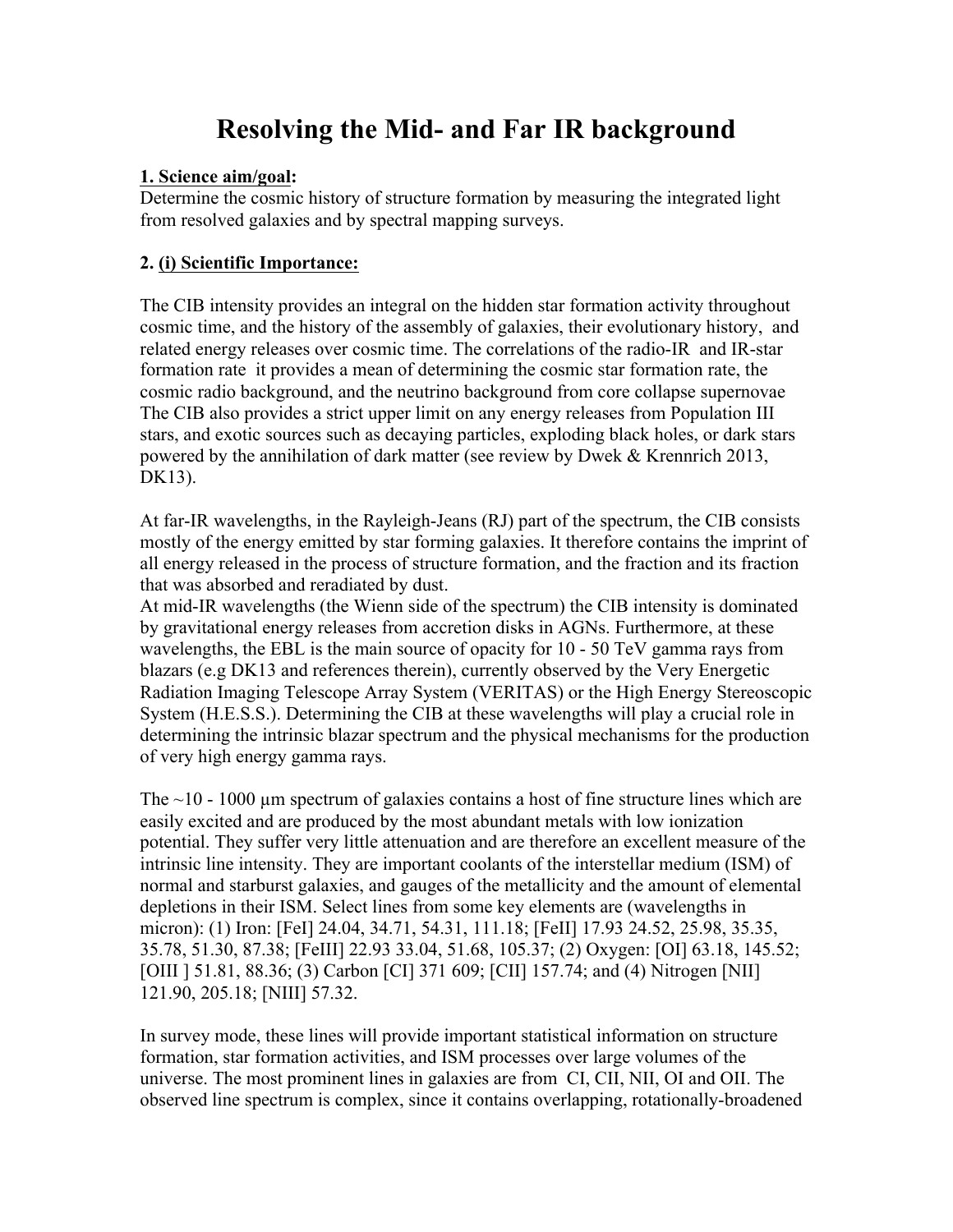lines from multiple galaxies at different redshifts. Kogut et al. (2013) developed an efficient algorithm for line identification and source redshift determination. The reliability of line identification depends on the beam size, which determines the number of sources, and the spectral resolution of the instrument, which determines the ability to distinguish between overlapping lines.

The multiband SED from individual galaxies will be used to determine their star formation rate, gas, metallicity, and dust abundance as a function of redshift, enabling The RJ region of a galaxy's SED depends linearly on dust temperature which can be estimated from the peak of the galaxy's spectral energy distribution, taking the IR opacity of the galaxy into account (Kovacs 2010). The dust temperature and opacity will be determined from spectral fits to the Wienn and RJ regions of the spectrum (e.g. Kovacs 2010).

The line emission from galaxies will be used to determine their redshift, the abundance of metals, and the galaxy's stellar mass from the broadening of its line. All this information will be used to reconstruct the evolution of the galaxy's stellar population, metal and dust enrichment .

The IR surveyor will be able to cover large areas of the sky, to unprecedented depths beyond redshifts of  $\sim$  7 with high sensitivity. The wide coverage will be able to detect rare objects, such as rare massive galaxies that assembled at very high redshift/

## **2. (ii) Measurements Required:**

Deep field multi-band survey from 10  $\mu$ m to 1 mm, covering tens of square degrees will be sufficient to obtain galaxy number counts to the required depth and uncertainties.

Spectral line mapping of unresolved sources. Requires moderate spectral resolution of R  $\approx$  700 – 4000 with angular resolution between 20 arcsec to 10 arcmin. Wavelength coverage will be determined by the required redshift range.

#### **2. (iii) Uniqueness to 10**µ**m to few mm wavelength facility:**

The required sensitivity cannot be achieved by either ground-based or airborne observations.

## **2. (iv) Longevity/Durability:** (with respect to expected 2025-2030 facilities) **JWST, ALMA, WFIRST, SOFIA, EELT, etc.**

The combined wavelength coverage, spectral capabilities, sky coverage, and sensitivity will be complementary to expected future facilities.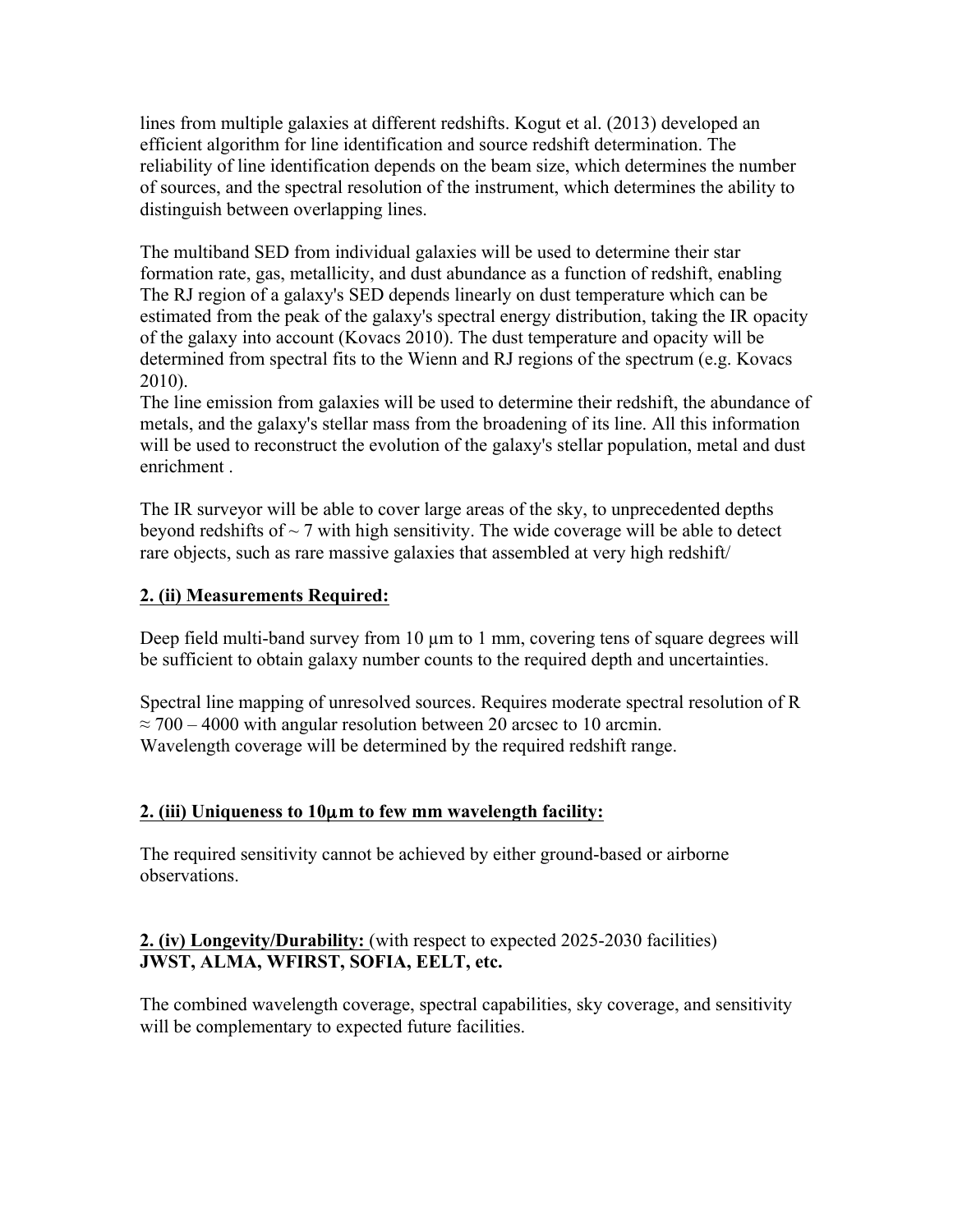

**3. Figure 1:** Left panel: Two different extrapolation of the Euclidean-normalized differential number counts given by Bethermin et al. (2011). The red portion of the curve represents the contribution of resolved sources. The solid line is an extrapolation of the source counts using, in part, stacking analysis. It predicts few faint sources, and suggest that the CIB (right panel) has converged to a value of  $6 \text{ nW m}^{-2} \text{sr}^{-1}$ . The dashed line gives an alternative extrapolation of the number counts, producing more faint sources. In this scenario, the CIB is still increasing. Both extrapolations are within the errors of the number counts and stacking analysis. Observations at the confusion limit of  $a \ge 10m$  telescope will be able to distinguish between the two scenarios.



**Figure 2:** *Left panel:* Simulated spectra of galaxies in a wavelength band covering the central wavelengths of the [C II] line emitted from galaxies in the  $4.4 \le z \le 4.5$  redshift range. The [C II] line is depicted by the red curve. Other curves correspond to different spectral lines. All lines were spectrally broadened, reflecting galaxy rotation. The right panel depicts the spectral lines before they were rotationally broadened.